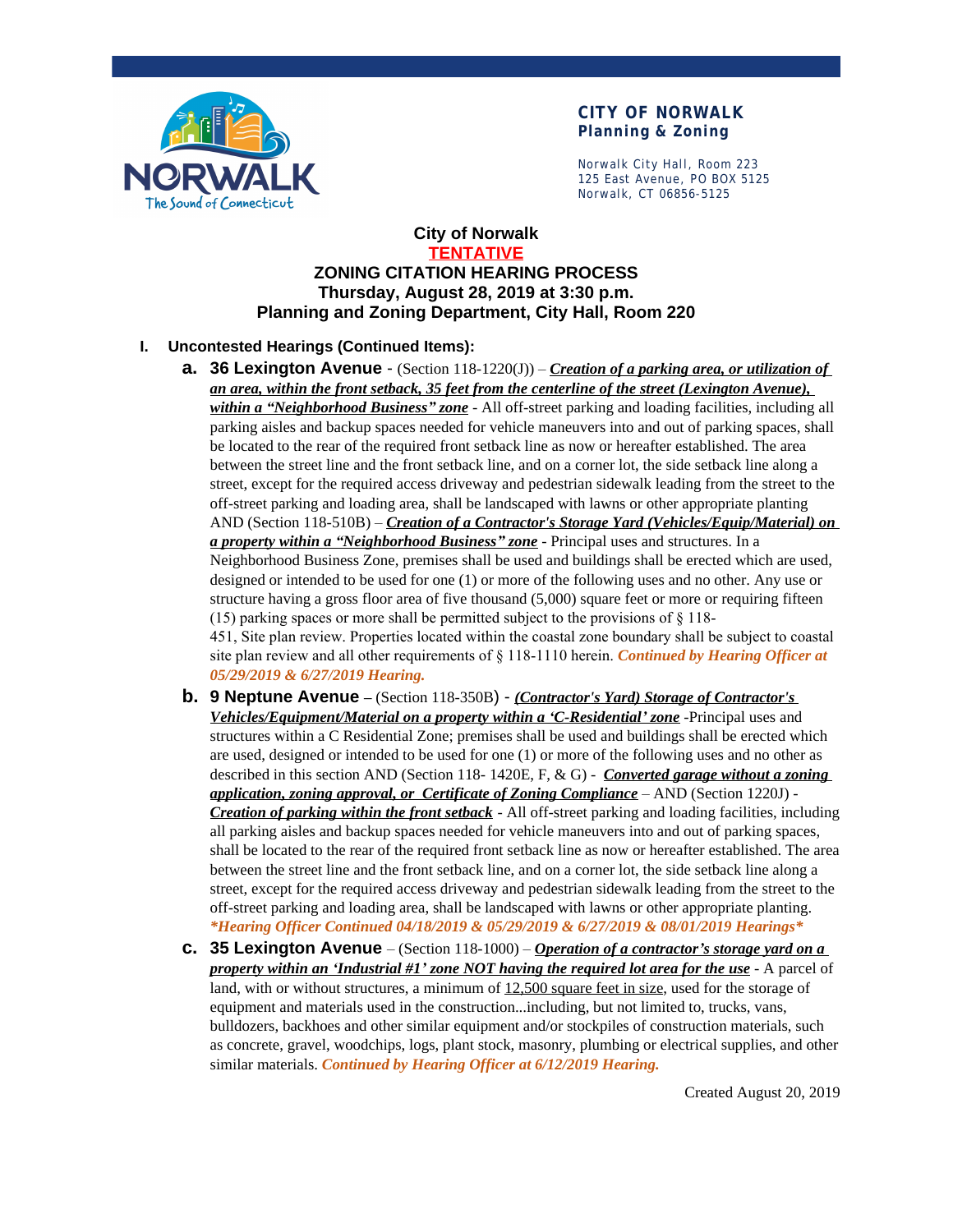

Norwalk City Hall, Room 223 125 East Avenue, PO BOX 5125 Norwalk, CT 06856-5125

- **d. 35 Woodward Avenue –** (Section 118-350B(4)(e)) *Storage of a commercial vehicle(s) over a 1-ton rated capacity* - Storage of not more than one (1) commercial vehicle, as defined in Chapter 246, Section 14-1, of the Connecticut General Statutes, which does not exceed one-ton rated capacity (Food Distribution Trailer/Truck) AND (Section 118-1220J) - *Creation of parking within the front setback* - All off-street parking and loading facilities, including all parking aisles and backup spaces needed for vehicle maneuvers into and out of parking spaces, shall be located to the rear of the required front setback line as now or hereafter established. The area between the street line and the front setback line, and on a corner lot, the side setback line along a street, except for the required access driveway and pedestrian sidewalk leading from the street to the off-street parking and loading area, shall be landscaped with lawns or other appropriate planting. *Continued by Hearing Officer at 6/12/2019 Hearing.*
- **e. 21 Old Trolley Way –** (Section 118-1220J) *Creation of parking within the front setback* All off-street parking and loading facilities, including all parking aisles and backup spaces needed for vehicle maneuvers into and out of parking spaces, shall be located to the rear of the required front setback line as now or hereafter established. The area between the street line and the front setback line, and on a corner lot, the side setback line along a street, except for the required access driveway and pedestrian sidewalk leading from the street to the off-street parking and loading area, shall be landscaped with lawns or other appropriate planting. *Continued by Hearing Officer at 6/12/2019 & 08/01/2019 Hearing*.
- **f. 12 Adamson Avenue –** (Section 118-1220J) *Creation of parking within the front setback* All off-street parking and loading facilities, including all parking aisles and backup spaces needed for vehicle maneuvers into and out of parking spaces, shall be located to the rear of the required front setback line as now or hereafter established. The area between the street line and the front setback line, and on a corner lot, the side setback line along a street, except for the required access driveway and pedestrian sidewalk leading from the street to the off-street parking and loading area, shall be landscaped with lawns or other appropriate planting AND (Section 118-350B) - *(Contractor's Yard) Storage of Contractor's Vehicles/Equipment/Material on a property within a 'C-Residential' zone* -Principal uses and structures within a C Residential Zone; premises shall be used and buildings shall be erected which are used, designed or intended to be used for one (1) or more of the following uses and no other as described in this section. *Continued by Hearing Officer at 08/01/2019 Hearing*.
- **g. 7 Adamson Avenue –** (Section 118-1220J) *Creation of parking within the front setback* All off-street parking and loading facilities, including all parking aisles and backup spaces needed for vehicle maneuvers into and out of parking spaces, shall be located to the rear of the required front setback line as now or hereafter established. The area between the street line and the front setback line, and on a corner lot, the side setback line along a street, except for the required access driveway and pedestrian sidewalk leading from the street to the off-street parking and loading area, shall be landscaped with lawns or other appropriate planting. *Continued by Hearing Officer at 08/01/2019 Hearing*.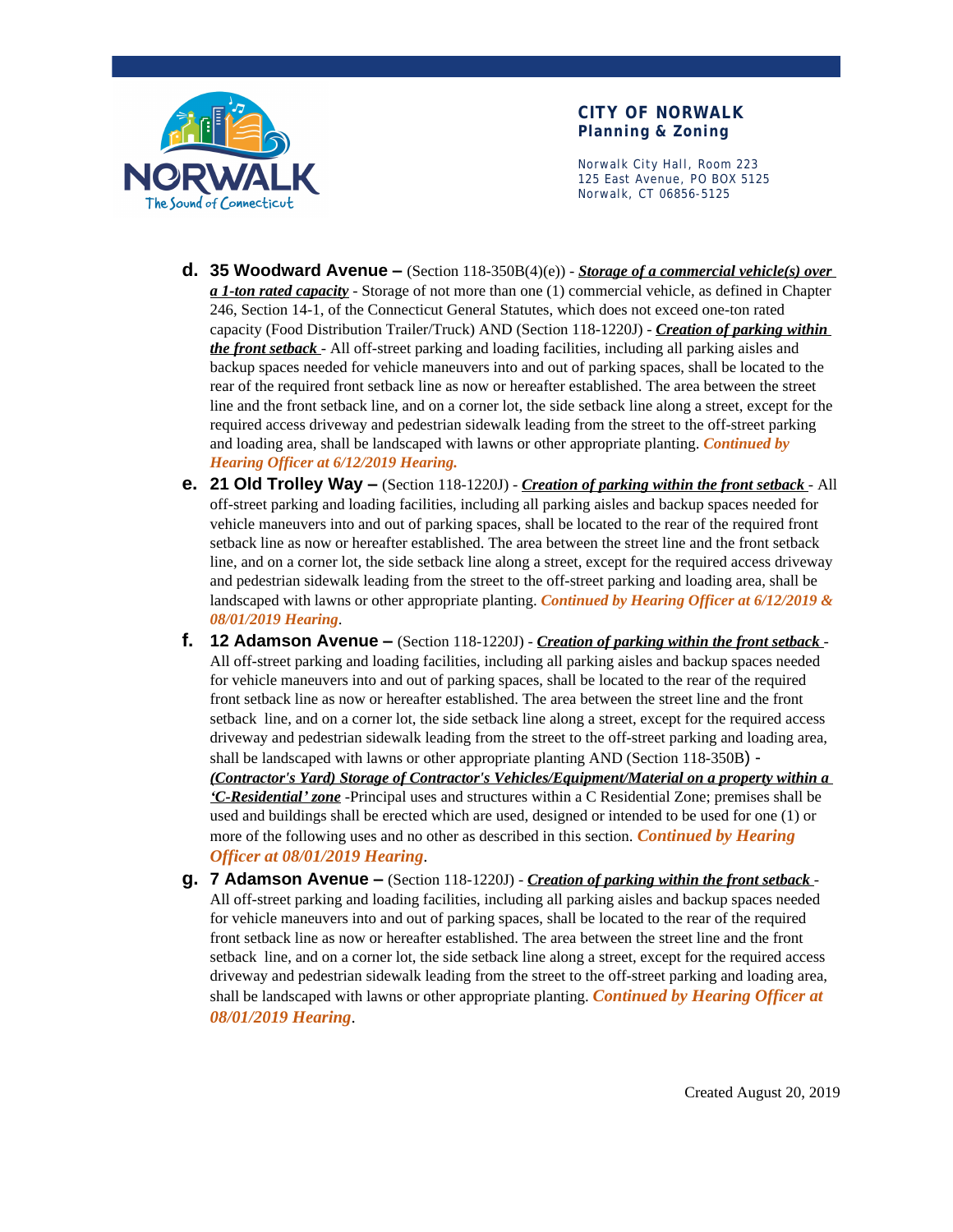

Norwalk City Hall, Room 223 125 East Avenue, PO BOX 5125 Norwalk, CT 06856-5125

- **h. 39 Emerson Street –** (Section 118-910E) *(Placement of accessory structure not in compliance with accessory structure setbacks)* - No accessory building shall be located within five (5) feet of its rear lot line. In the case of lots more than one hundred (100) feet deep, the aforesaid distance required between the rear lot line and the accessory building shall be increased to ten (10) feet AND (Section 118- 1420E, F, & G) - *Construction of an accessory structure without a zoning application, zoning approval, or Certificate of Zoning Compliance*. *Continued by Hearing Officer at 08/01/2019 Hearing*.
- **i. 23 Laura Street –** (Section 118-1220J) *Creation of parking within the front setback* All offstreet parking and loading facilities, including all parking aisles and backup spaces needed for vehicle maneuvers into and out of parking spaces, shall be located to the rear of the required front setback line as now or hereafter established. The area between the street line and the front setback line, and on a corner lot, the side setback line along a street, except for the required access driveway and pedestrian sidewalk leading from the street to the off-street parking and loading area, shall be landscaped with lawns or other appropriate planting AND (Section 118-350B4(e)) – *Storage of more than one commercial vehicle or storage of a commercial vehicle over a 1-ton rated capacity* - Storage of not more than one (1) commercial vehicle, as defined in Chapter 246, Section 14-1, of the Connecticut General Statutes, which does not exceed one-ton rated capacity. *Continued by Hearing Officer at 08/01/2019 Hearing*.
- **j. 279 Newtown Avenue** (Section  $118-330(B)(4)(k)$ ) *Placement of more than one shipping container on a residential property within an 'A-Residential' zone, without an active and valid building permit, for longer than one month in a calendar year* – Portable storage container, other than those used during construction for which a valid Building permit has been issued, shall be permitted for a maximum period of one (1) month in any calendar year and limited to one (1) such container placed on an individual property at any one time and such container shall not exceed eight (8) feet in height or one hundred and sixty (160) square feet in size. *Hearing Officer Continued on 03/27/2019 and 04/28/2019 and 06/12/2019 and 08/01/2019 Hearings.*

**k. 2 Tito Court** - (Section 118-510B) – *Creation of a Contractor's Storage Yard* 

*(Vehicles/Equipment/Material) on a property within a "Neighborhood Business" zone* - Principal uses and structures. In a Neighborhood Business Zone, premises shall be used and buildings shall be erected which are used, designed or intended to be used for one (1) or more of the following uses and no other. Any use or structure having a gross floor area of five thousand (5,000) square feet or more or requiring fifteen (15) parking spaces or more shall be permitted subject to the provisions of § 118-

451, Site plan review. Properties located within the coastal zone boundary shall be subject to coastal site plan review and all other requirements of § 118-1110 herein. *Continued by Hearing Officer at 5/29/2019 Hearing & 6/12/2019 & 08/15/2019 Hearing.*

**l. 81 George Avenue** - (Section 118-1220(J)) – *Creation of a parking area, or utilization of an area, within the front setback, 30 feet, within a "B-Residential" zone* - All off-street parking and loading facilities, including all parking aisles and backup spaces needed for vehicle maneuvers into and out of parking spaces, shall be located to the rear of the required front setback line as now or hereafter established. The area between the street line and the front setback line, and on a corner lot, the side setback line along a street, except for the required access driveway and pedestrian sidewalk